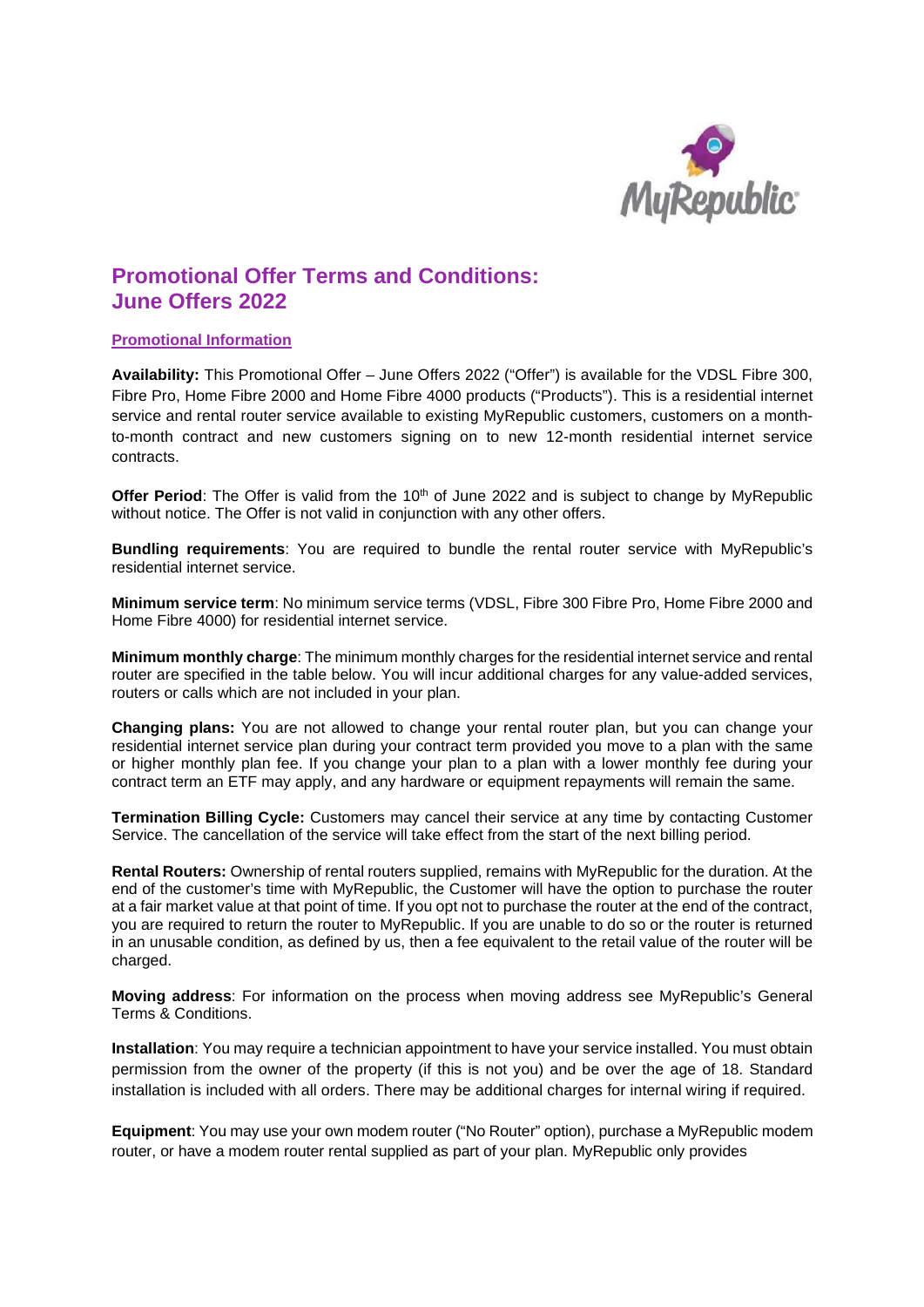"best efforts" technical support on a goodwill basis if you use your own routers. The No Router option is not eligible for additional discounts. To use the home phone service, you will need to provide your own compatible handset.

**Connection fee**: MyRepublic does not charge a service connection fee for standard connections for customers who are transferring a service or activating a new service from another ISP.

We may need to install or connect equipment at your premises in order to supply the services to you. Installation or connection may be carried out by us, our authorised contractors, and/or the wholesaler. We will arrange a time with you for installation or connection to take place. Unless stated otherwise, you will be responsible for paying any non-standard installation costs.

Any Installation Costs will be agreed with you before connection or installation commences.

| <b>Residential</b><br><b>Internet</b><br><b>Service</b> | <b>June Offers 2022</b>                                                                                                                                                                                                                                                                                                        |
|---------------------------------------------------------|--------------------------------------------------------------------------------------------------------------------------------------------------------------------------------------------------------------------------------------------------------------------------------------------------------------------------------|
| Fibre 300                                               | Offer - Sign up on our Fibre 300 No Contract Plan<br>Broadband Service - \$79 per month<br>O<br>Router Rental (Optional) - \$5 per month<br>$\circ$<br>The monthly broadband service charge is subject to change<br>O<br>with prior notice or your acceptance of a new offer.<br>Data allowance: Unlimited*<br>O               |
| <b>Fibre Pro</b>                                        | Offer - Sign up on our Fibre Pro No Contract Plan:<br>Broadband Service - \$89 per month for 12 months<br>O<br>Router Rental (Optional)- \$1 per month<br>o<br>The monthly broadband service charge is subject to change<br>$\circ$<br>with prior notice or your acceptance of a new offer.<br>Data allowance: Unlimited*<br>O |
| <b>Home Fibre</b><br>2000<br>(Hyperfibre)               | \$129 per month on a No Contract Plan<br>The monthly charge is subject to change with prior notice or<br>O<br>your acceptance of a new offer.<br>Data allowance: Unlimited*<br>o<br>The installation fee of \$249 is waived on sign up<br>O                                                                                    |
| <b>Home Fibre</b><br>4000<br>(Hyperfibre)               | \$159 per month on a No Contract Plan<br>The monthly charge is subject to change with prior notice or your<br>$\bullet$<br>acceptance of a new offer.<br>Data allowance: Unlimited*<br>The installation fee of \$249 is waived on sign up                                                                                      |
| <b>Optional TP-</b><br><b>LINK 2100v</b><br>router      | One-off \$14.95 postage and handling fee. The upfront cost postage and<br>handling fee is invoiced as a one-off charge before service activation.                                                                                                                                                                              |

## **Pricing:**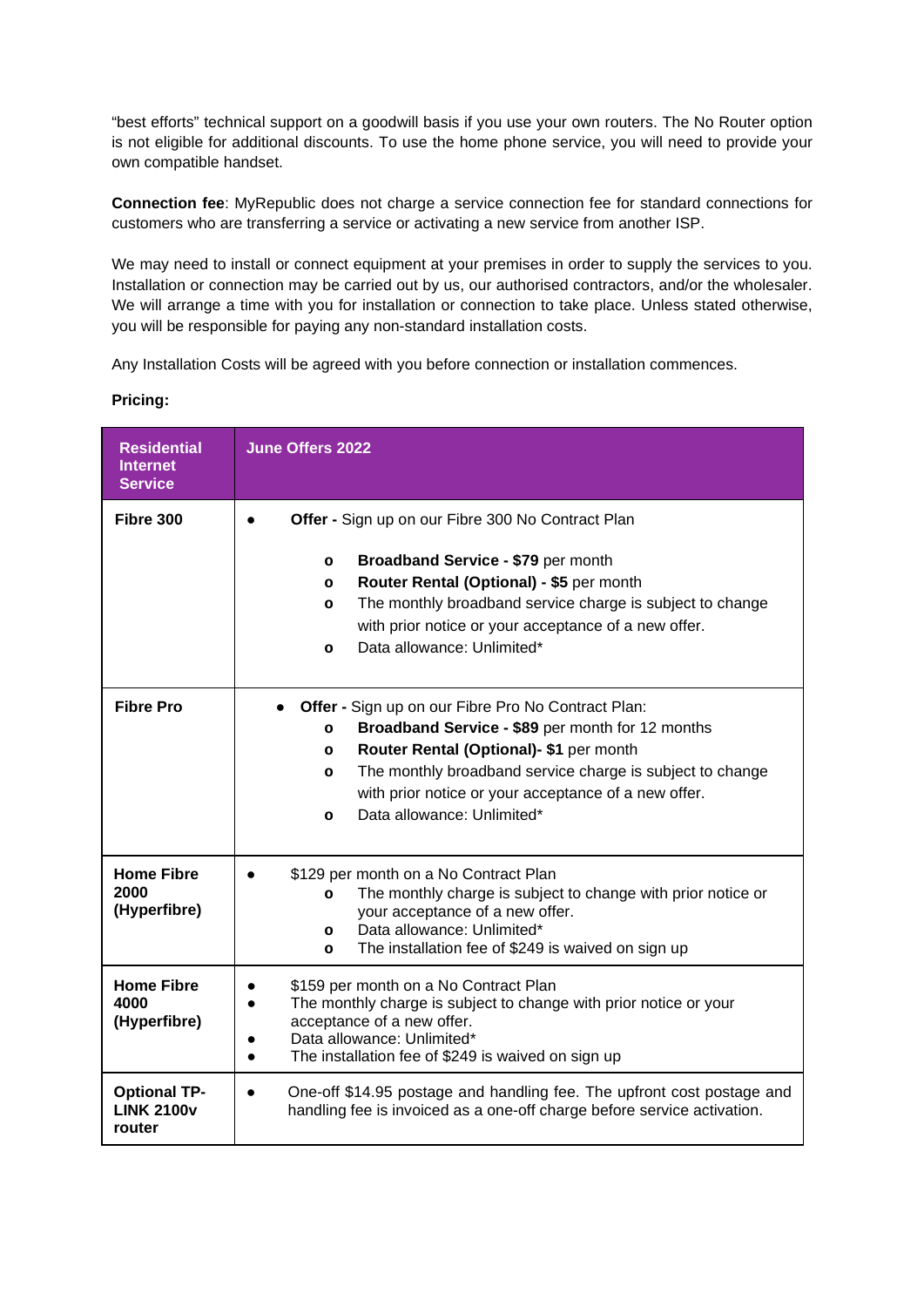| <b>Optional TP-</b><br><b>LINK Deco</b><br>M5 Mesh 2<br><b>Pack router</b> | Option Available with Fibre 300, Fibre Pro: TP-LINK DECO M5 Mesh<br>router for \$12 monthly rental<br>One-off \$14.95 postage and handling fee. The upfront cost postage and<br>handling fee are invoiced as a one-off charge before service activation.<br>This router is not available with any residential VDSL service                                                                   |
|----------------------------------------------------------------------------|----------------------------------------------------------------------------------------------------------------------------------------------------------------------------------------------------------------------------------------------------------------------------------------------------------------------------------------------------------------------------------------------|
| <b>Optional</b><br><b>TP-LINK Deco</b><br>M5 Mesh 1<br>Pack router         | Option Available with Fibre 300, Fibre Pro: TP-LINK DECO M5 Mesh<br>router for \$6 monthly rental<br>One-off \$14.95 postage and handling fee. The upfront cost postage and<br>handling fee are invoiced as a one-off charge before service activation.<br>This router is not available with any residential VDSL service                                                                    |
| <b>Optional</b><br><b>ASUS</b><br><b>RT-AX3000</b><br>rental router        | Option Available with Fibre 300: ASUS RT-AX3000 router for \$5<br>monthly rental<br>Option Available with Fibre Pro: ASUS RT-AX3000 router for \$1<br>monthly rental<br>One-off \$14.95 postage and handling fee. The upfront cost postage and<br>handling fee are invoiced as a one-off charge before service activation.<br>This router is not available with any residential VDSL service |

[\\*A](https://myrepublic.net/nz/wp-content/uploads/2018/01/Acceptable-Use-Policy-Updated-15012018.pdf)cceptable Use Policy applies.

\*\*One-off \$14.95 postage and handling fee. The upfront cost postage and handling fee is invoiced as a one-off charge before service activation*.* TP-LINK 2100v *is not included if you purchase one of our router upgrades*

## **Add-On Hardware**

## **Information About Wi-Fi Router Pricing**

The applicable charge to have a modem supplied plus postage and handling ("P+H") charges is specified in the table.

If you choose a router as part of this Offer, the selected Wi-Fi router will be delivered to the address provided (at the time of subscription) once a fibre connection ready-for-service date is established.

#### **Several payment options are available depending on the plan you choose:**

- **Rental Routers:** Please refer to [myrepublic.net/nz/contact-and-support/legal](http://myrepublic.net/nz/contact-and-support/legal) for Full Router Rental T&C's.
- Customers who choose the rental router option may, part way through the existing plan, choose to purchase the same router. The Customer may do so by paying the full retail price of that router. The retail price to be paid will not take into account any amounts already paid to MyRepublic under the prior rental arrangements
- **Upfront payment for Wi-Fi router:** The upfront cost of your router plus postage and handling is invoiced as a one-off charge before service activation.
- **Monthly payment for rental routers:** postage and handling is invoiced before service activation. While you remain on this plan the monthly rental is included.
- **Monthly payment for Wi-Fi router:** The first monthly payment plus postage and handling is invoiced before service activation. Subsequent monthly payments will be invoiced in advance on your billing date. Customers who terminate their service before the monthly payments are completed (ie before the modem router is fully paid off) will be required to pay the outstanding balance owing on that router.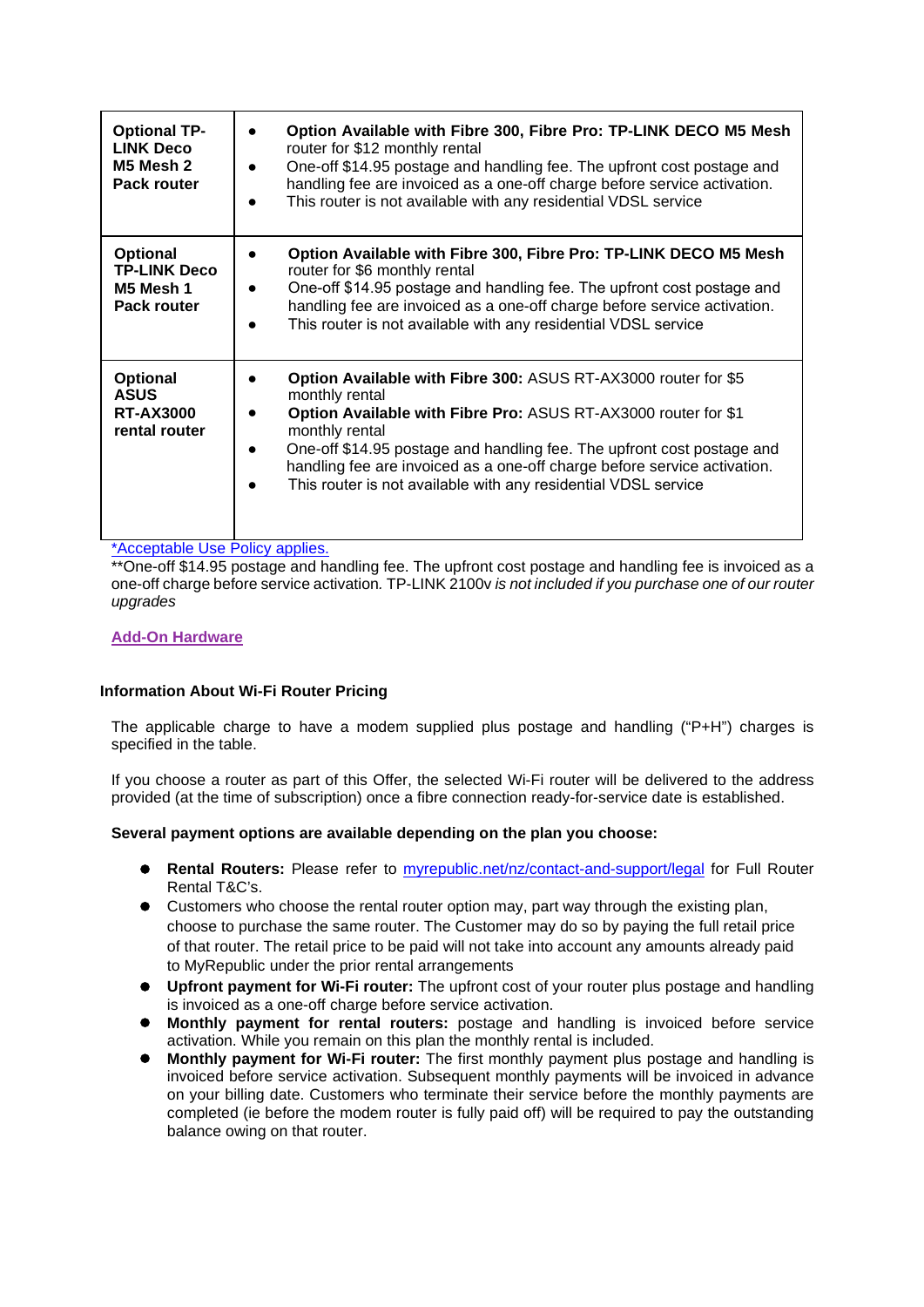This amount will be payable in full on your next billing date and is in addition to any applicable Early Termination Fees

## **Value Added Services**

The following value-added services are optional additions to your broadband plan.

| <b>Add-on Name</b>                                  | <b>Static IP Address</b>                                                                                                                                                                                        |
|-----------------------------------------------------|-----------------------------------------------------------------------------------------------------------------------------------------------------------------------------------------------------------------|
| Description                                         | A static IP gives you a permanent address on the internet, used for connecting<br>to devices remotely, running a webserver, playing online games or working from<br>home                                        |
| Minimum<br>monthly charge                           | \$8                                                                                                                                                                                                             |
| <b>Add-on Name</b>                                  | <b>Home Phone</b>                                                                                                                                                                                               |
| Minimum<br>monthly charge                           | \$5                                                                                                                                                                                                             |
| <b>Local Calls</b>                                  | See details here Voice Plans                                                                                                                                                                                    |
| <b>National Calls</b>                               | See details here Voice Plans                                                                                                                                                                                    |
| <b>New</b><br>Calls to<br>Zealand<br><b>Mobiles</b> | See details here Voice Plans                                                                                                                                                                                    |
| International<br>Calls                              | View rates here.                                                                                                                                                                                                |
| <b>Add-on Name</b>                                  | <b>Gamer</b>                                                                                                                                                                                                    |
| Description                                         | MyRepublic Gamer includes a Gamer Static IP address. This IP optimises<br>routing to popular Game servers on the MyRepublic network when available.<br>MyRepublic Gamer includes Gamer Support and Gamer Perks. |
| Minimum<br>monthly charge                           | \$10                                                                                                                                                                                                            |

[\\*A](https://myrepublic.net/nz/wp-content/uploads/2018/01/Acceptable-Use-Policy-Updated-15012018.pdf)cceptable Use Policy applies.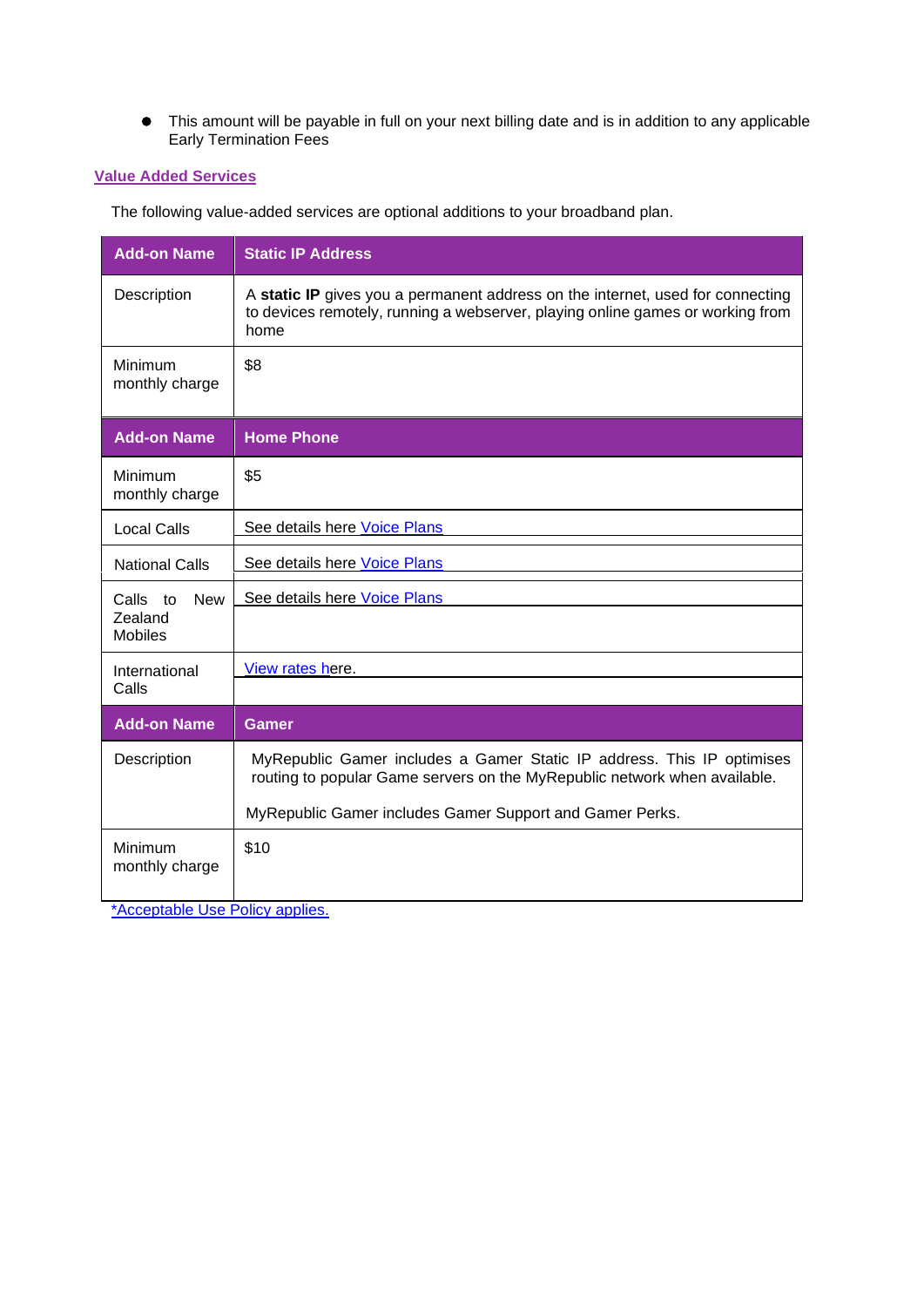## **VDSL - Product Plan**

**Broadband line speed:** This service comes with the VDSL 70Mbps network profile. The fastest nominal access line speed is up to 70Mbps download and 10Mbps upload on a wired connection. Your actual download and upload speeds will often be slower than the nominal access line speed and may vary due to a range of factors.

Any stated speeds represent the theoretical maximum speeds at which you are able to send or receive data over the Chorus network.

Unlike Fibre, copper speeds are heavily affected by distance, phone devices in the home & the quality of the copper to establish a physical speed. MyRepublic recommends ordering connection & wiring to maximise your lines performance if it is not already installed at the house.

The actual speeds or latency you experience may vary depending on factors such as the equipment you use to access the Services, your device's capability, and the number of customers accessing the Services in your area. Other factors may influence the speeds or latency you can achieve to servers nationally and internationally. Our control of these speeds is limited to our own network. Connections to servers outside our network are on a "best effort" basis.

**Limitations & qualifications**: This service is available to new residential users, is a residential grade service & is only available in selected areas. There may be technical or commercial reasons that affect our ability to connect a service at your address.

The broadband and home phone service requires power to work and will not function in the event of a power failure or any other disruption to the power supply (including calls to '111' emergency services). This service is not suitable for customers who require an uninterrupted phone line. If you need to use this service with a medical or home alarm system, you should check with the provider of those services to confirm if they will work with MyRepublic's VDSL service.

#### **Product: Fibre 300, Fibre Pro, Fibre 2000, Fibre 4000**

**Fibre 300 broadband line speed:** This service comes with the Fibre 300Mbps network profile which provides speeds of up to 300Mbps download and 100Mbps upload on a wired connection. MyRepublic recommends ordering connection & wiring to maximise your lines performance if it is not already installed at the house.

**Fibre Pro broadband line speed**: This service comes with the Fibre 950Mbps network profile which provides speeds of up to 743.8Mbps download on a wired connection. MyRepublic recommends ordering connection & wiring to maximise your lines performance if it is not already installed at the house.

**Fibre 2000 broadband line speed**: This service comes with the Fibre 2000Mbps network profile which provides speeds of up to 2000Mbps download and 2000Mbps upload on a wired connection. MyRepublic recommends ordering connection & wiring to maximise your lines performance if it is not already installed at the house. This service requires non-standard installation and additional hardware provided by your local fibre provider (not available in all areas).

**Fibre 4000 broadband line speed**: This service comes with the Fibre 4000Mbps network profile which provides speeds of up to 4000Mbps download and 4000Mbps upload on a wired connection. MyRepublic recommends ordering connection & wiring to maximise your lines performance if it is not